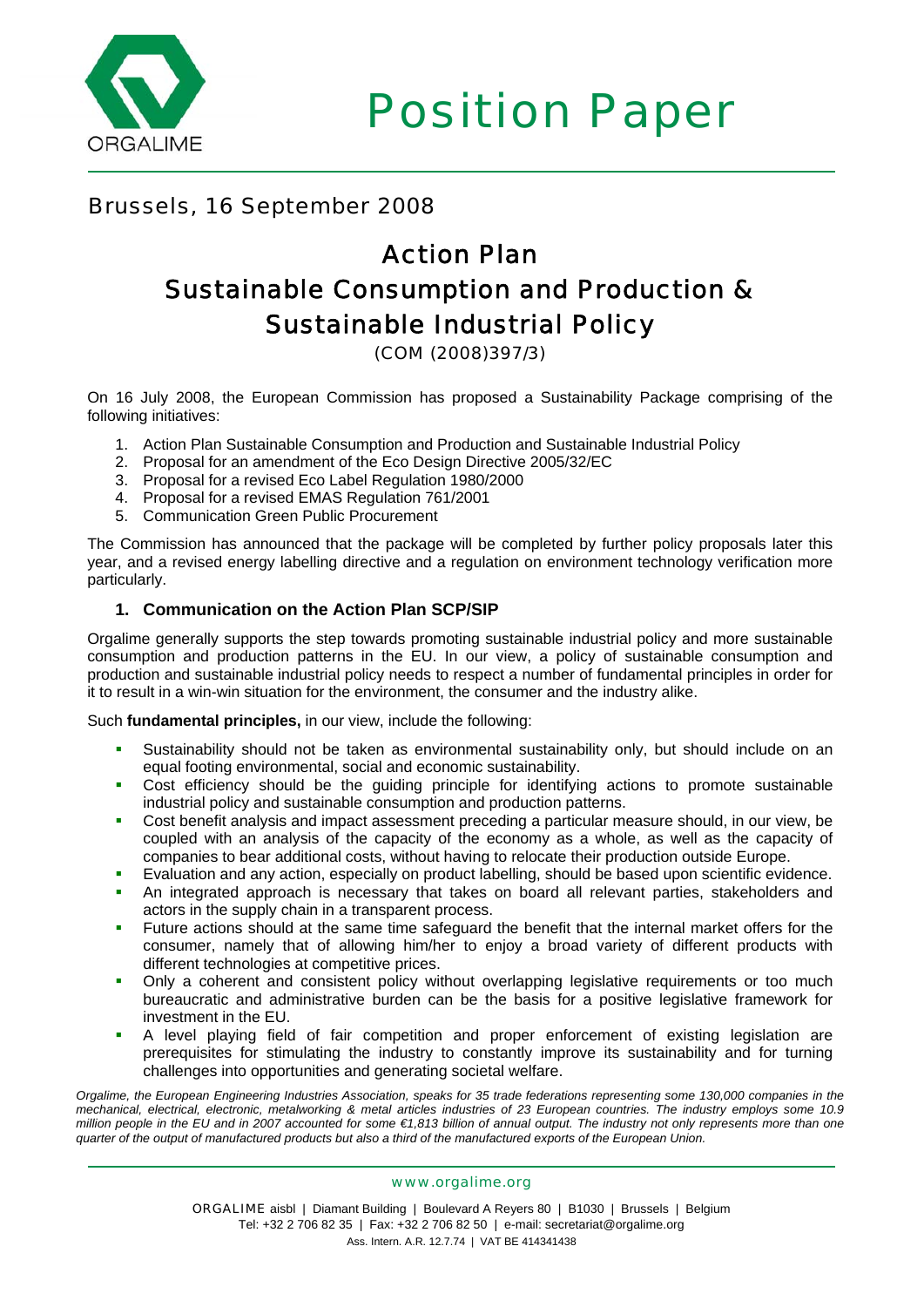In the framework of the **ELECTRA High Level Experts Group**, our industry has, in cooperation with the European Commission and other stakeholders, developed a series of recommendations for realising the EU's 20/2020 energy and climate change targets, which, if implemented render these targets achievable. Our industries are ready to contribute to the shift towards a sustainable industrial, consumption and production policy, especially in the field of product policy by designing, manufacturing and providing sustainable and innovative products and technology solutions to address the challenge of climate change and energy efficiency.

Orgalime represents the industry that is today subject to the **Eco Design of Energy Using Products Directive**. We agree that in certain areas minimum product requirements can help to foster a level playing field and are therefore committed to the implementation of the directive. However, a wide variety of highly performing sustainable products for the consumer to enjoy are available on the market today and can already help to achieve the EU's ambitious 20/2020 energy objectives<sup>[1](#page-1-0)</sup>. Therefore, IF the action plan is about moving towards a low carbon economy and IF the Eco Design Directive is to deliver, which is not yet proven, the Action Plan has to be about more than an extension of the scope of the Eco Design Directive or product labelling. The proposed amendment of the scope of the existing Eco Design Directive must not upset the implementation of the existing directive for energy using products, which is an ongoing process for 20 product groups and soon further 11 product groups of our industry sector.

In our view, the action plan should focus on fully **realising the potential that increased awareness among consumers, whether private, public or professional, indeed translates into a more sustainable investment and consumption behaviour**. At the same time, it would be essential to avoid the situation where only wealthier consumers can afford better performing products. Consumers need to be attracted to invest in innovative products, as otherwise the efficiency gains, in which industry has invested heavily, will go to waste and harm its competitiveness.

We support the action plan's proposal to establish a **minimum harmonised base for incentives**, for the industry as well as individual citizens, since this may contribute to accelerating the penetration of sustainable products in the market and the transformation of the market towards more sustainable products. It is vital that such criteria for incentives are consistent with the implementation process under the Eco Design Directive.

Orgalime also welcomes the Commission's initiative aiming at establishing a **minimum harmonised base for public procurement rules**. However, we believe that the reference points for incentives and GPP need to be sufficiently wide to guarantee the possibility of reaching the critical mass necessary for changing current energy consumption levels. Such criteria for public procurement rules should also be in line with the implementation process under the Eco Design Directive.

As mentioned before, the action plan should in our view also be more than about **product labelling**.

Orgalime agrees that **spreading information on the performance of products** can help transparency and influence consumption and consumer behaviour. However, environmental product information can take different forms, labelling being only one of the tools that are available today. Such other environment information tools would, for example, include ISO type II and III information (i.e.: environmental claims and product declarations), or information provided on websites, leaflets, brochures etc. All these environmental information tools should continue being relevant for the future.

**The use of labels in our view only fits for consumer products.** In the area of business-to–business relationships, however, labelling should not be imposed. Labelling requirements on components could easily result in forcing the manufacturer of finished goods to use certain components only, which could be suboptimal for the product's global design in terms of innovation. Such an approach could then be detrimental to the innovation capacities and competitiveness of such manufacturers. Instead, it should remain the responsibility of the manufacturer of the finished good, to ensure that his product as a whole fulfils any product requirement, including possible eco design requirements adopted under the Eco Design Directive.

**Also, labelling can only be successful if it is simple, concise, and easy to understand for the consumer.** The action plan, which in its present form results in a parallel application of the eco label, the

*The European Engineering Industries Association* 

<span id="page-1-0"></span><sup>&</sup>lt;sup>1</sup> See ELECTRA High Level Experts Group Report, available at [http://ec.europa.eu/enterprise/electr\\_equipment/electra.htm](http://ec.europa.eu/enterprise/electr_equipment/electra.htm).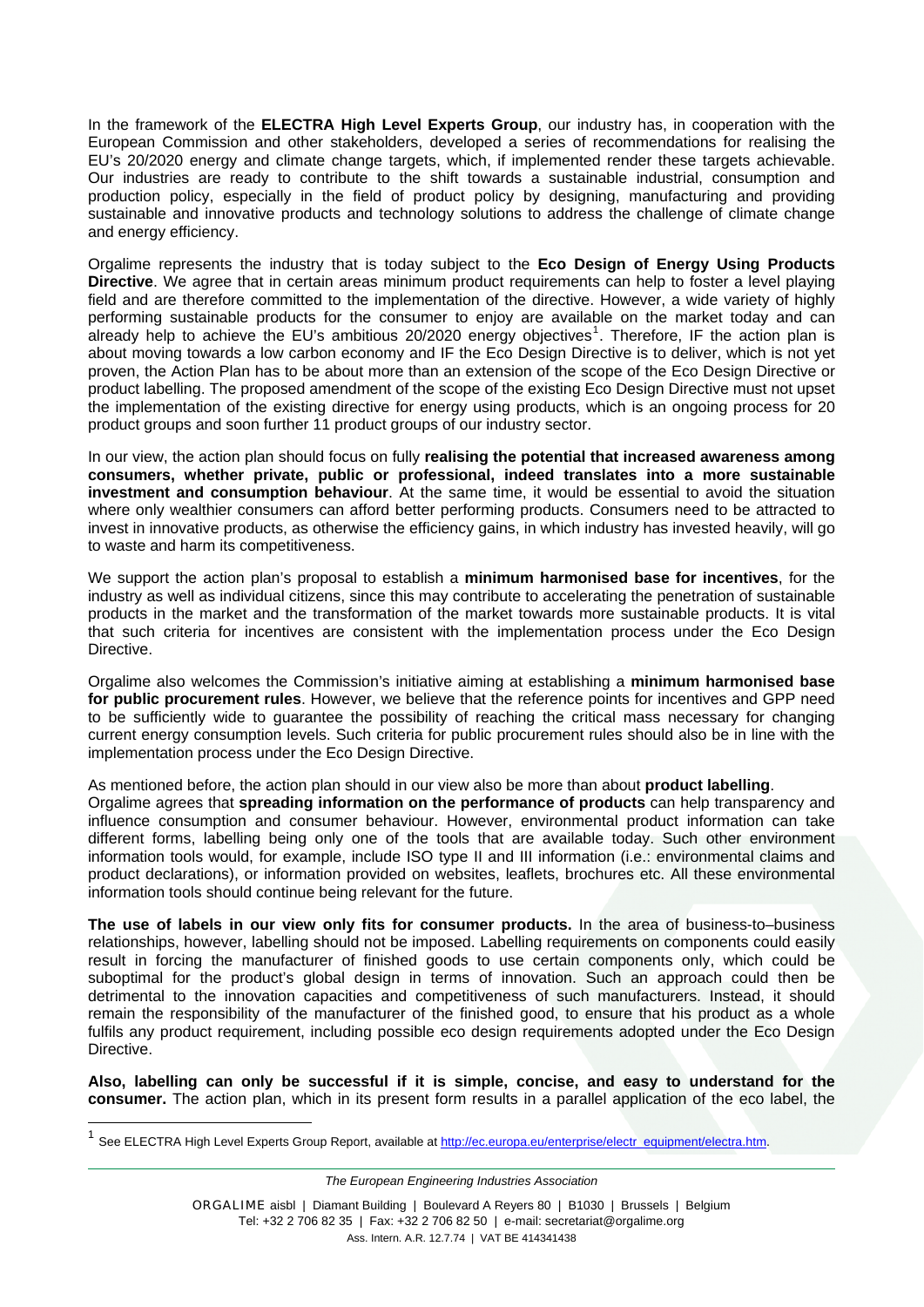energy label, a possible eco design label as well as the CE mark (for products that are regulated under the Eco Design Directive) risks, in our view, increasing confusion of consumers instead of helping transparency or improving consistency in product labelling. In this context, due to its complexity and cost as well as the risk of causing further confusion, Orgalime believes that carbon footprint labelling cannot be used for all products. We are particularly worried about the feasibility of using carbon footprint labelling on the products that we manufacture.

As far as the possible development of an **"eco design label"** is concerned, Orgalime would not consider it appropriate to establish such a label if it were aimed at providing one value encompassing all relevant environmental aspects of that product group, rather than a set of distinct figures corresponding to different aspects or impacts.

**In our view, the current energy label already has the capacity to function as an eco design label**, since it provides the basis for already including information on parameters other than energy consumption (e.g.: the current "energy label" for washing machines includes information on energy consumption, water consumption, noise, washing performance and spin drying performance; or the current "energy label" for dishwashers provides information on energy consumption, water consumption, noise, performance of drying and performance of cleaning).

An alignment of the scopes of the existing Energy Labelling Directive and the existing Eco Design Directive could be generally supported by Orgalime. While we do not support the proposed horizontal extension and immediate application of any labelling scheme on additional product groups, be it consumer products or professional goods, we propose that the appropriateness of the tool for a certain product category should be assessed in the context, and if judged appropriate, included in the respective Eco Design implementing measure for that product group after consultation of the affected industry sector. The necessity to include further information parameters than energy under the labelling of a product group under discussion should be equally assessed under the Eco Design framework, and if considered appropriate, implementing measures under the two framework directives should maintain an overall coherence so as to avoid any conflicting requirements for manufacturers. Such an approach would increase the consistency between the different relevant pieces of EU legislation, explore their synergies and provide a coherent environmental information system where assessed necessary. At the same time it would help the consumer to base his buying decision on reliable and harmonised information.

As far as the **EU Eco Label** is concerned, it should continue to remain one tool in the toolbox for spreading environmental information and it should keep its voluntary character. However, for product groups, for which a mandatory labelling requirement exists that also encompasses benchmarks (e.g.: energy label for household appliances), the Eco Label can be expected to be redundant for those parameters covered by both schemes.

**Retailers** have a strong position to influence more sustainable consumption; however, there is a serious risk of creating dominant positions for retailers and distributors in the market place. We believe that any action towards smarter consumption should respect the sovereign right of the consumer to choose the product that best fits his/her needs. The role of retailers and distributors should be to provide information to the customer, so that his buying decision is based upon solid information. In a free market economy, the buying decision, however, should remain with the customer.

Orgalime regrets that to date producers have been involved in the discussions that the Commission held with retailers. We believe that only joint action throughout the supply chain can deliver results and therefore support the recent step towards the possibility for producers and consumers to participate in the "Retail Forum" on an equal basis. We request that producers and other relevant stakeholders should be granted at least as many seats as representatives of retailers in this Forum.

**Leaner production** is a day to day objective in Orgalime industries considering the highly competitive environment of our industrial sector: While Orgalime industries are continuously optimising raw material (resource) input for manufacturing, which in times of increasing raw material prices is an economic must, we do not believe that the EU should establish a resource efficiency target. The manufacturer requires sufficient flexibility to organise is raw material input and a broad portfolio of potential resources to remain innovative. Also, such a target risks putting a break on economic growth, which would be opposite to a main objective of the action plan, namely to create opportunities, growth and jobs.

Orgalime particularly opposes the proposal for a general **"technology verification scheme",** which goes further than benchmarking technologies on the market.

Global challenges, such as climate change, require global solutions. Orgalime therefore underlines the importance of fostering **international commitments** to act.

*The European Engineering Industries Association*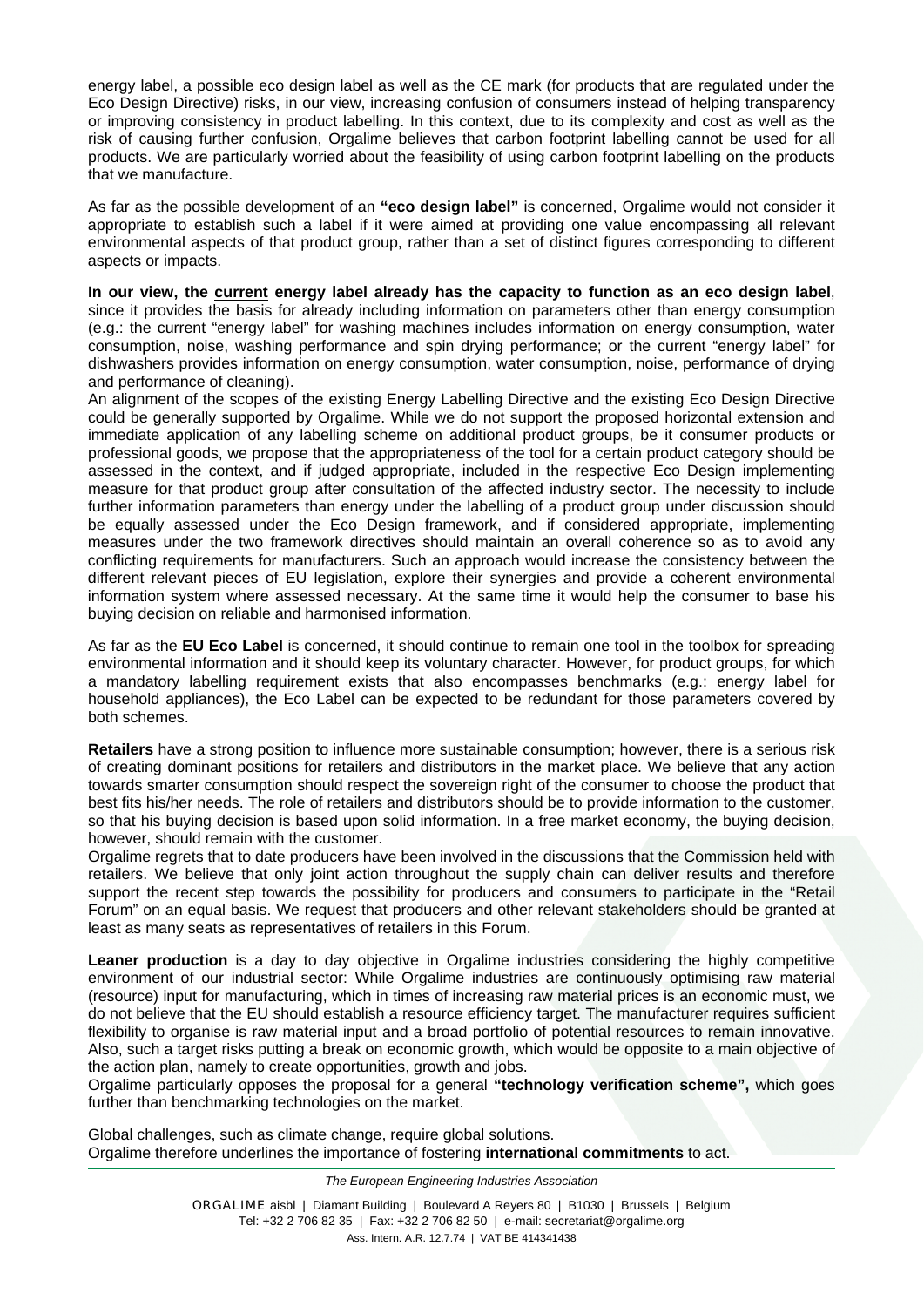These general remarks translate into the following Orgalime comments on the individual proposals accompanying the Action Plan SCP/SIP:

### **1. Proposal for an amendment of the Eco Design Directive 2005/32/EC**

A coherent product policy requires the right mix of policy instruments, voluntary and legislative.

For Orgalime industries, Directive 2005/32/EC on Eco Design of Energy Using Products (EuP) establishes a framework for the setting of eco design requirements on energy using products addressing all environmental aspects related to such products from a life cycle perspective, which we support. We consider all elements and criteria and its legal base of article 95 of the EC Treaty, as foreseen in the directive as essential for coherent product legislation on energy using products, where considered necessary. It is a framework that is dynamic (it allows the coupling of minimum product requirements with benchmarks and foresees regular reviews), it is well structured as well as modelled to take into account technological development, which we consider essential.

For achieving the EU's 20/2020 energy and climate change objectives it is vital that for energy using products the Eco Design Framework Directive continues to apply as it stands today. In particular, the proposed extension of the scope of the Eco Design Directive to "*energy related products*" must not undermine the ongoing implementation for energy using products.

Any modification must not upset any of the elements or criteria of the existing Eco Design Directive for energy using products.

The additionally proposed review of the scope of the Eco Design Directive by 2012 should in our view build upon the experience gained with the implementation of the directive by then, and especially consider if it indeed delivered the desired results.

In so far as product legislation is concerned, it can only be effective if it is properly enforced. Therefore, implementation of existing product related legislation, and the Eco Design Directive 2005/32/EC in particular, as well as market surveillance and its enforcement are now in our view a vital step for a coherent product policy applying on the products that Orgalime industries manufacturer.

Minimum requirements and benchmarks alone, however, cannot deliver the necessary change of consumption behaviours. It is the market that needs to respond to the availability of sustainable products and consumers need to be able to afford such products. Orgalime therefore supports the proposal of the action plan to accompany product legislation with incentives and public procurement rules.

Such incentives need to be established at a reasonable level so that not only the very top end products would be promoted, since this would mean that the necessary critical mass to reduce energy consumption could not be reached.

#### **2. Proposal for an amendment of the Eco Label Regulation**

Product labelling is one tool of providing information to the consumer; it may however not always be the preferred option. For example, in business to business relationships, and especially on components, labelling is less relevant and should not be imposed (see page 2).

Therefore, Orgalime underlines the importance of keeping the voluntary character of the EU Eco Label as a label of excellence and that B2B products should not be included in the scope of the regulation. Globally acting companies, such as engineering companies, also require sufficient flexibility to use other labels of excellence, including national and international ones, as well as other tools for providing the necessary information.

The EU Eco Label has been accepted as a tool that can be used for proving conformity of products with eco design requirements established under the Eco Design Directive in so far as the EU Eco Label criteria corresponds with the established eco design requirement. The Eco Design Directive as a product policy measure is based on article 95 of the EC Treaty.

Considering this link and considering that the action plan proposes to link the eco label with incentives and public procurement, Orgalime believes that the legal base of the EU Eco Label Regulation should also be article 95 of the EC Treaty instead of the proposed article 175. The EU Eco Label Regulation addresses the

*The European Engineering Industries Association*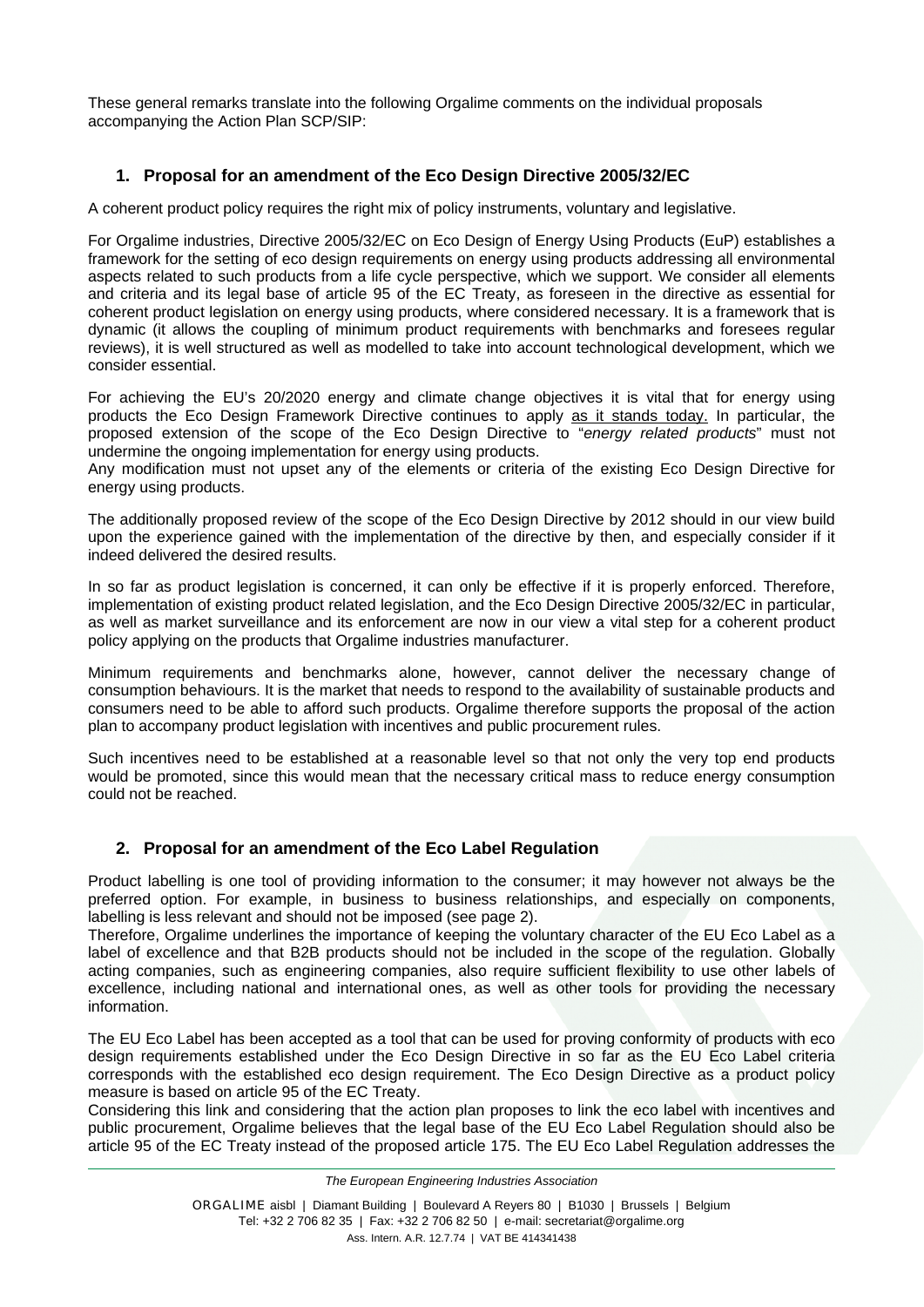labelling of products that are supposed to move freely in the internal market. Non-harmonised criteria would risk a further fragmentation of the internal market.

Since the EU Eco Label has been added to the toolbox of instruments for presumption of conformity under the Eco Design Directive, we wish express our sensitivity when it comes to developing product group criteria for the Eco Label.

- The Eco Label criteria set the voluntary specifications for *one* product to provide the best environmental performances *within its category.*
- The criteria possibly developed under the Eco Label, if any, must be coherent with the work currently carried out at the European level in the context of the implementation of the Eco Design Directive.
- We are also particularly sensitive when Eco Label criteria may be developed to cover products for which eco-design requirements have not been set. They must be coherent with the current development of the Eco Design implementation measures, i.e. preparatory studies, consultation and current discussions.

Orgalime welcomes the strengthening of stakeholders' participation in the Eco Labelling Board. More particularly, we support the involvement of stakeholders, which are supposed to implement the Eco Label in practice, through the Eco Labelling Board into the development and revision of the Eco Label criteria as well as the review process of the annexes.

Orgalime does not support the proposed possibility to initiate the development/revision of criteria (shortened procedure). Instead, reviews of the Eco Label criteria should be in line with the timing and results of the reviews of implementing measures under the Eco Design Directive.

The abolition of the annual fees and the harmonisation of the registration is a positive step. However, we yet remain to be convinced that the proposed process of obtaining an Eco Label will encourage more companies to opt for the EU Eco Label. In particular, the necessity for third party certification has been maintained.

Finally, we feel that for product groups, for which a mandatory labelling requirement exists that also encompasses benchmarks (e.g.: energy label for household appliances), the Eco Label can be expected to be redundant for those parameters covered by both schemes.

## **3. Proposal for an amendment of the EMAS Regulation**

Since Orgalime industries act on highly competitive global markets with complex global supply chains, the reality in our industry shows that European engineering companies today mainly opt for international management systems, and ISO standards in particular, rather than management systems that apply at regional or local levels only.

The main hurdles for taking up EMAS at a broader scale within our industries are:

- The significant administrative burden and costs related to introducing EMAS in a company.
- The unsatisfactory recognition of EMAS at international level.
- The burdensome and complex mandatory third party certification that EMAS certification requires is a time consuming as well as costly process, which is not necessarily beneficial for the improvement of companies' ecological profile.

The review should therefore in our view focus on the following aspects:

- Keep the voluntary character of the EMAS scheme
- Reduce the administrative burden and costs of EMAS certification
- Do not discriminate against other environmental management systems (EMS), and international EMS in particular, and keep as broad as possible a toolbox for companies. In particular, EMAS should not be developed as a standard of excellence.
- If the Commission wishes to raise the attractiveness of EMAS on a broader scale, including at international level, this in our view seems only achievable by removing the requirement of mandatory third party certification. This, however, is not taken up in the tabled proposal.
- As regards the IPPC directive and EMAS, Orgalime suggests coordinating the reporting system in order to reduce administrative burden and costs.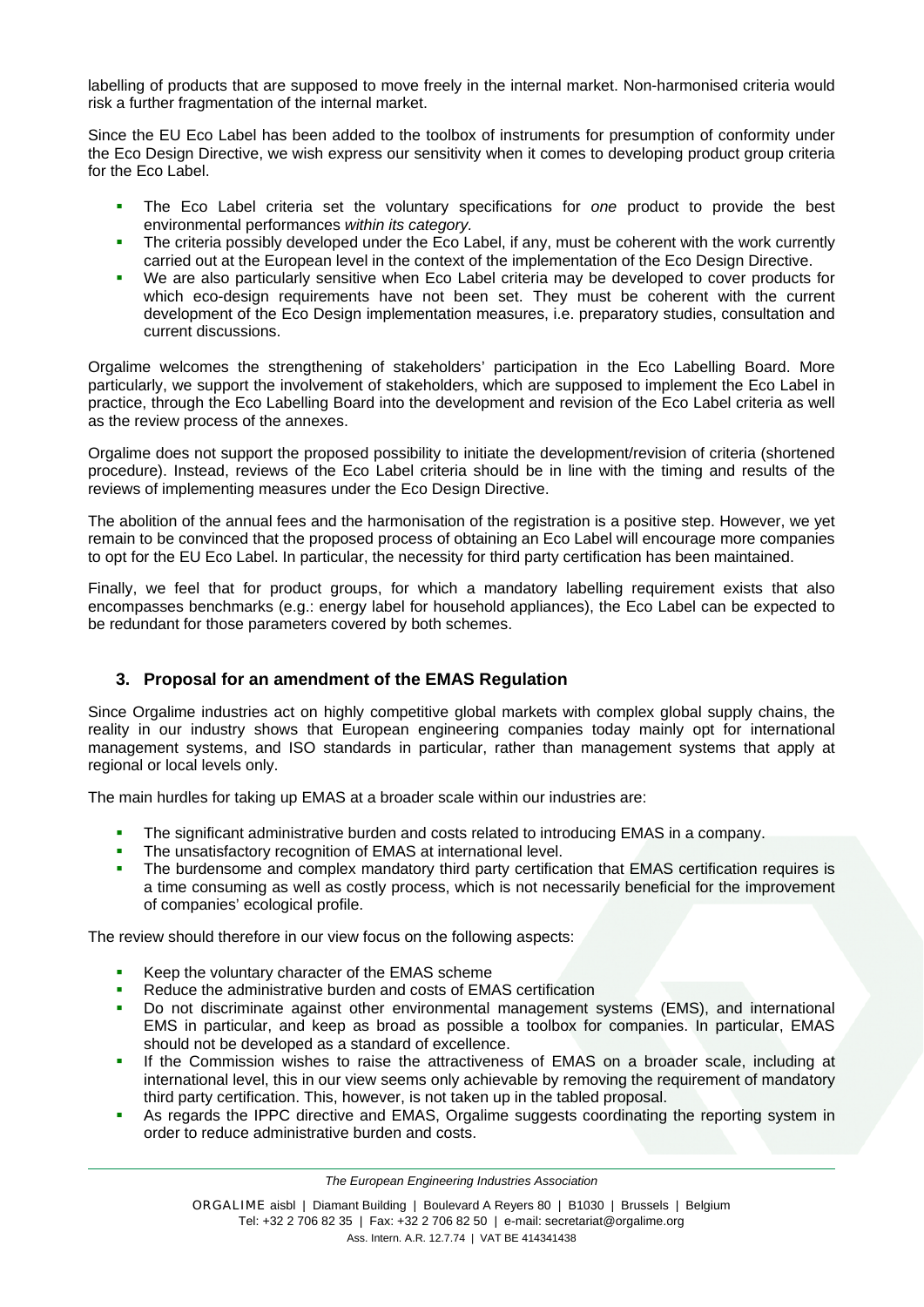Orgalime views as positive that the Commission recognises that the costs linked with EMAS registration, verification and implementation are significant, especially for SMEs, which see costs as the main obstacle for taking up the EMAS scheme. We therefore welcome the introduction of a cluster and a step-by-step approach as well as the possibility to opt for corporate registrations. We support the requirement for Member States to adapt registration fees to the size of the organisation. We also support the possibility for member states not to charge any fees.

The EMAS review reinforced the environmental reporting tasks for registered organisations and Members States. We are concerned by the requirement making environmental performance reports publicly accessible. This mandatory requirement will go against the Commission's aim to reduce administrative burden, especially for SMEs.

It is Orgalime's view that there should be no discrimination against those companies, which have chosen to implement a different management system than EMAS.

It is a fact that the majority of Orgalime industries, which act on highly global and competitive markets, have chosen the ISO standard as the environmental management system, i.e. ISO 14001. While it allows companies to achieve similar objectives as with EMAS, the choice of ISO standards is mainly motivated by market forces, and particularly customer demand.

Therefore, we take the view that EMAS registered organisations should not be considered as being compliant with other legal requirements laid down in other legal instruments. We believe that it would be discriminatory against those companies which have chosen to implement another type of environmental management system having an equally or even better performance than EMAS.

Regarding information requirements, we generally support the development of guidance documents by the Commission. However, we are particularly sensitive when reference documents covering specific sectors are developed. Sector specific legislation, which applies to Orgalime industries, already contains information requirements, at various stages of the life cycle, such as in the Eco Design Directive, the Waste Electrical and Electronic Equipment Directive or the REACH Regulation. We are therefore concerned that additional information requirements under EMAS, particularly when they focus on production operations, will unnecessarily create additional administrative burden for companies. In any case, stakeholders should be involved in the development of such reference documents. Orgalime does not object to the bringing of EMAS at the international level, such as by allowing registration for companies operating outside the EU or a single corporate registration. However, we do not support introducing mandatory third party certification at international level.

#### **4. Communication on Green Public Procurement**

We note reluctance of public procurement managers to purchase better performing products. We therefore generally support the action plan's objective to improve public procurement rules and establish minimum harmonised criteria to the extent possible. We request such criteria to be consistent with the implementation process of the Eco Design Directive. We also propose to involve stakeholders in the development of these criteria.

#### **CONCLUSIONS**

Orgalime agrees with many general principles brought forward by the action plan. In particular, Orgalime welcomes the emphasis placed on the role of the consumer and his buying decision, which will be decisive for changes in the market place and consumption patterns. However, we believe that these principles are not consistently or not fully applied in some of the proposed measures. This is particularly evident for the area of spreading of environmental information or the link between the different EU regulations and tools, such as the EU Eco Label, EU Energy Label or Public Procurement. Also, the proposed extension of the scope of the Eco Design Directive must not upset the implementation for energy using products, for which the framework needs to continue to apply as it stands today to contribute to the realisation of the EU's energy and climate change objectives.

We support the objective to explore the synergies between the different EU legislative initiatives. However, we feel that further improvements are still necessary for this purpose, again in the area of spreading product information. In our view, the current energy label already bears the potential to serve as